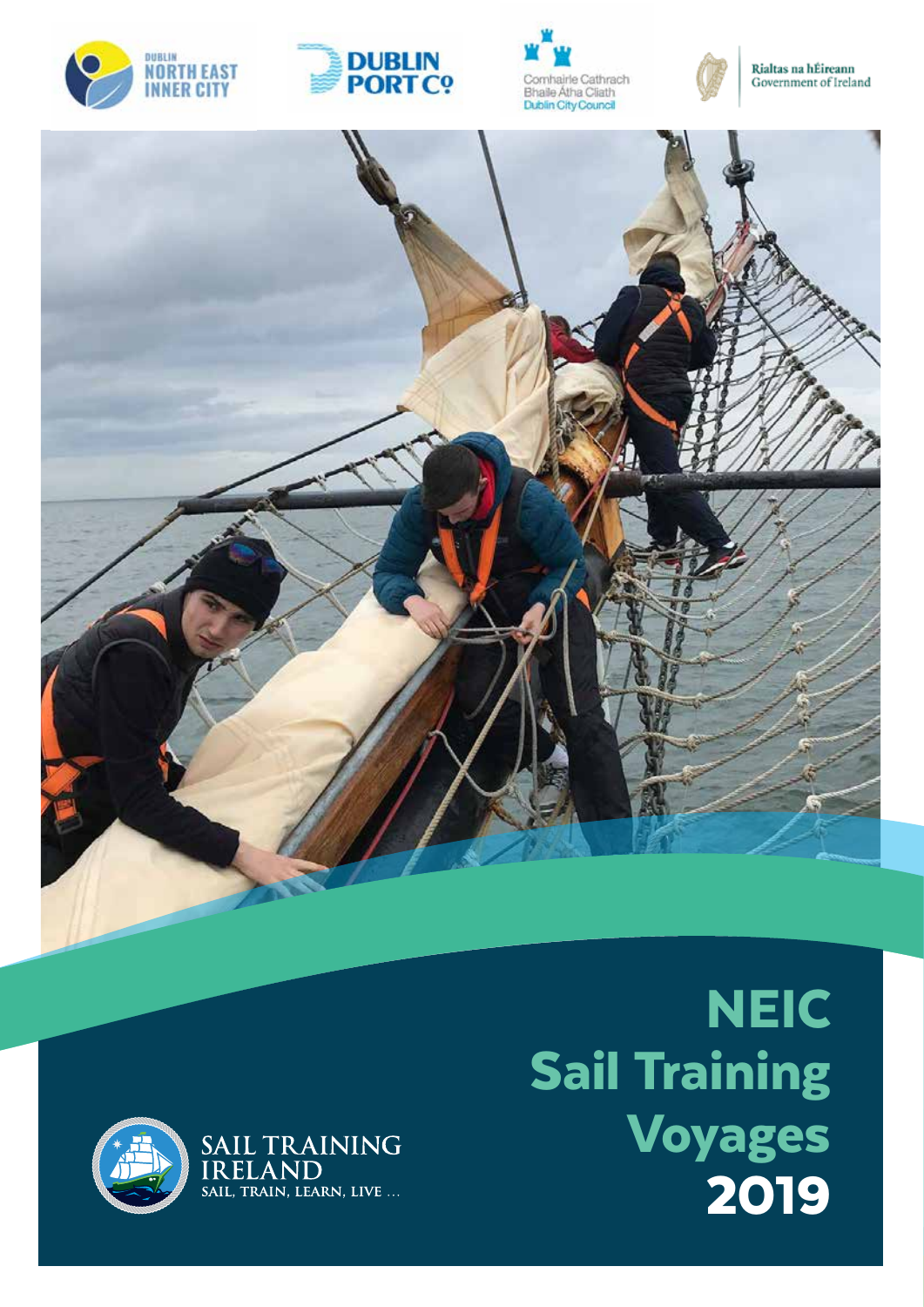**This Summer 30 people from the North East Inner City of Dublin took part in the NEIC Sail Training Voyages aboard the tall ship Pelican of London and the Dublin based vessel Brian Boru. The participants were offered the amazing opportunity to become trainees on a tall ship to experience three exciting voyages visiting Belfast, Liverpool and Dublin. This opportunity was made possible by funding support from Dublin City Council and the North East Inner City (NEIC) Programme Office with trainee recruitment coordinated by Sail Training Ireland.**

**This is the second running of the NEIC Sail Training Voyages following on from the project in 2018. This year's project saw the addition of a voyage for 15-17-year olds to the one for the Over 18's group.** 

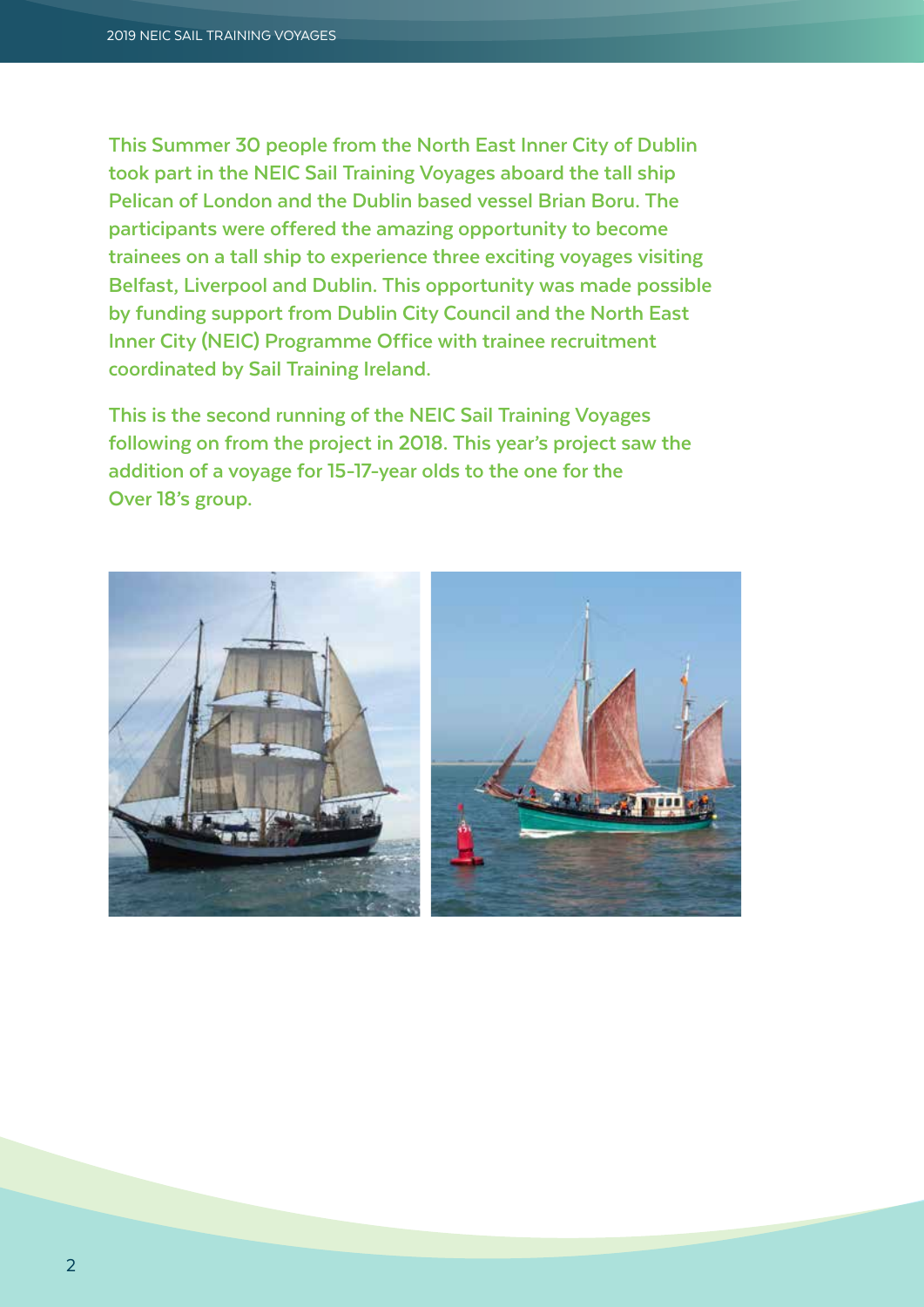## **NEIC**

The NEIC is a major Government initiative to oversee the long term social and economic regeneration of the area. This involves a huge range of projects, including this unique sail training project.

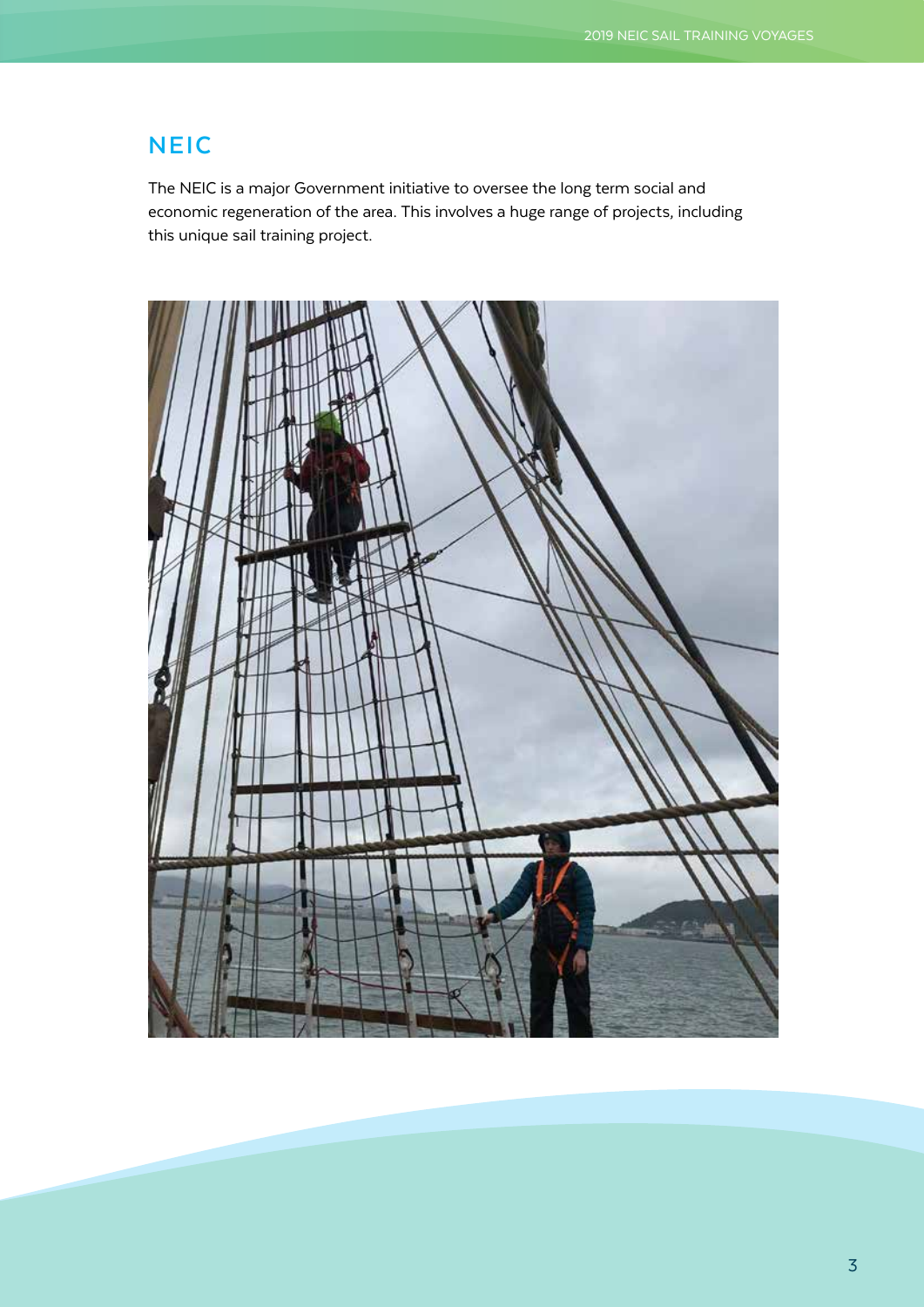## **WHAT IS SAIL TRAINING**

Sail Training is a self-development & non formal educational training programme, which is run on board tall ships. The experience provides an excellent environment for personal and social development. It is not so much learning to sail, as learning from sailing, from the vessel, the sea, fellow crew members and perhaps most importantly from the trainees themselves. Skills such as confidence, communication, leadership, teamwork, understanding of diversity, and resilience are learnt. The group start the voyage as a collection of strangers but end it as a tight knit crew. A trainee's first voyage can often prove to be a turning point in their lives.

Sail Training Ireland are the national Sail Training Organisation and were responsible for organising the trainee project, which involved the recruitment of 30 people from the NEIC area to take part and placing them on training programmes on three voyages aboard two ships.

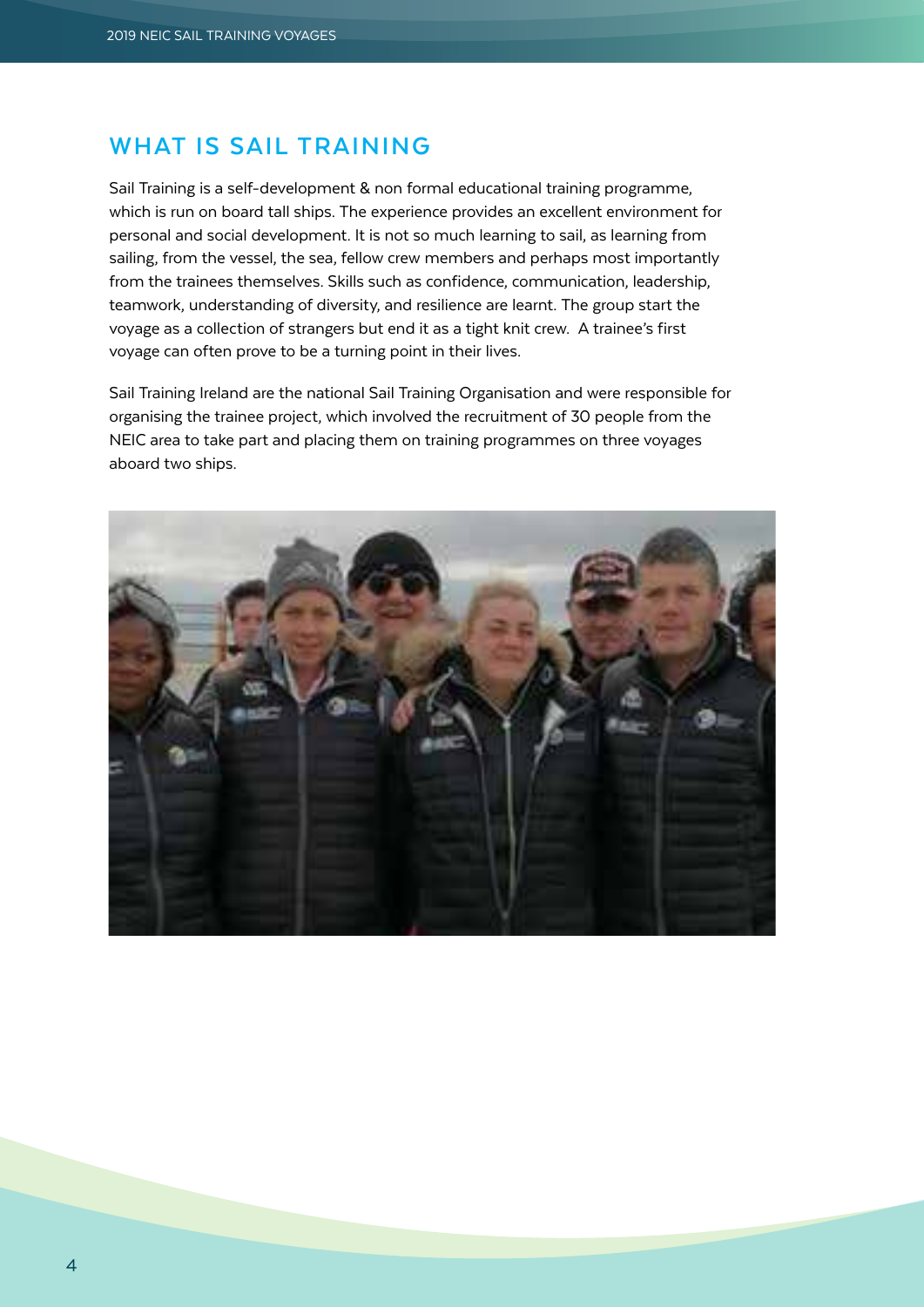# **RECRUITING THE TRAINEES**

A process was put in place whereby community and youth organisations in the NEIC nominated people to participate in the project. The following organisations put forward nominations:

- East Wall Youth
- MOST Garda Diversion Project
- Bradóig
- Neighbourhood Youth Project Foroige
- Swan Youth Centre
- Irish National Organisation for the Unemployed (INOU)
- Ballybough Youth Service
- Peter McVerry Trust
- Lourdes Youth and Community Service
- HSE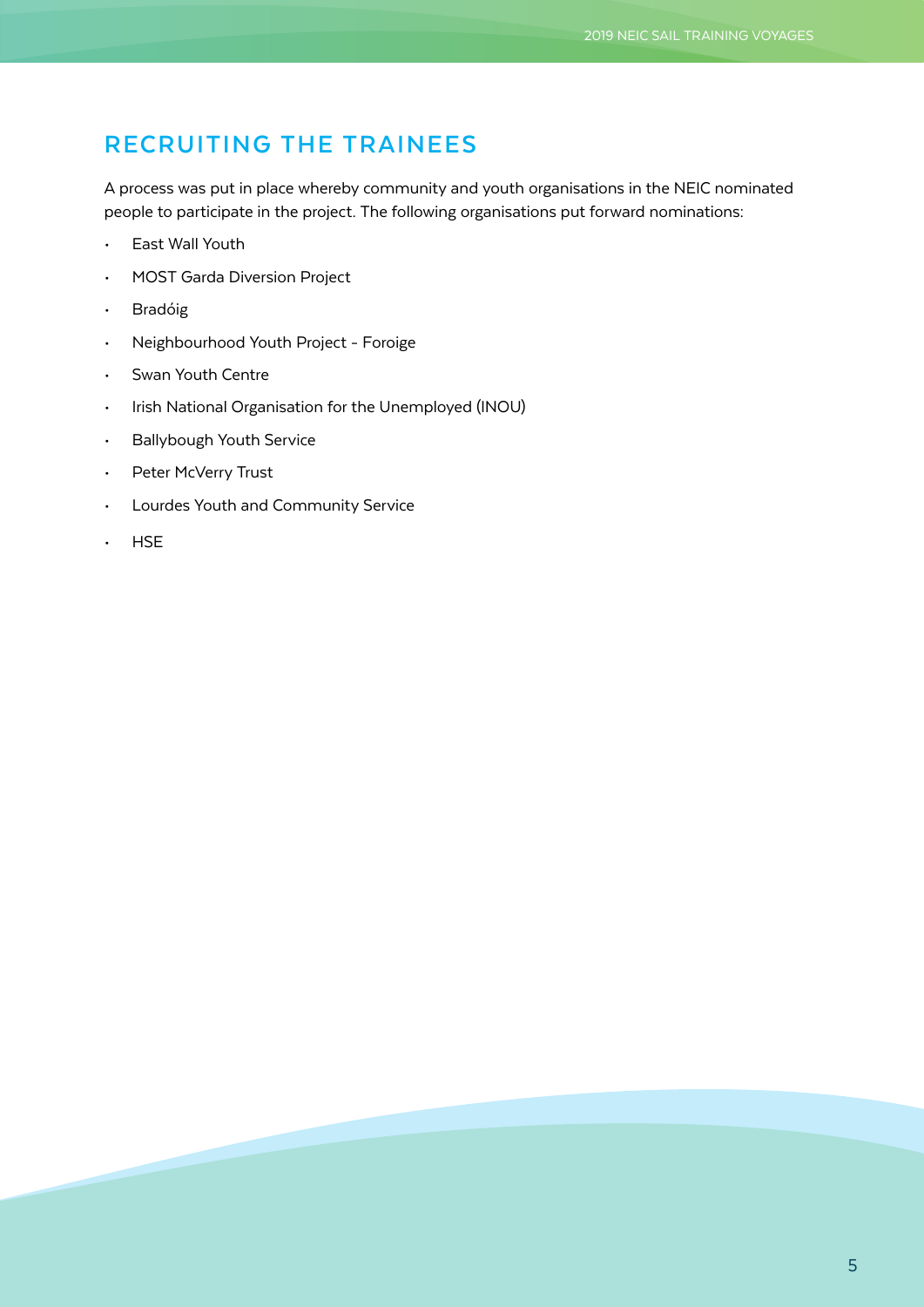# **THE VOYAGES**



#### Over 18's Voyage

The first group to set sail travelled from Dublin City Centre via coach to meet the ship Pelican of London at the Titanic Quarter in Belfast on the 26th of May. The participants were presented with NEIC Sail Training jackets, which were worn proudly during the voyage. The ship sailed around the Irish Sea including a visit to the Isle of Man before docking in Liverpool on the 31st of May. The participants travelled back via coach to Holyhead to catch the ferry to return home to Dublin.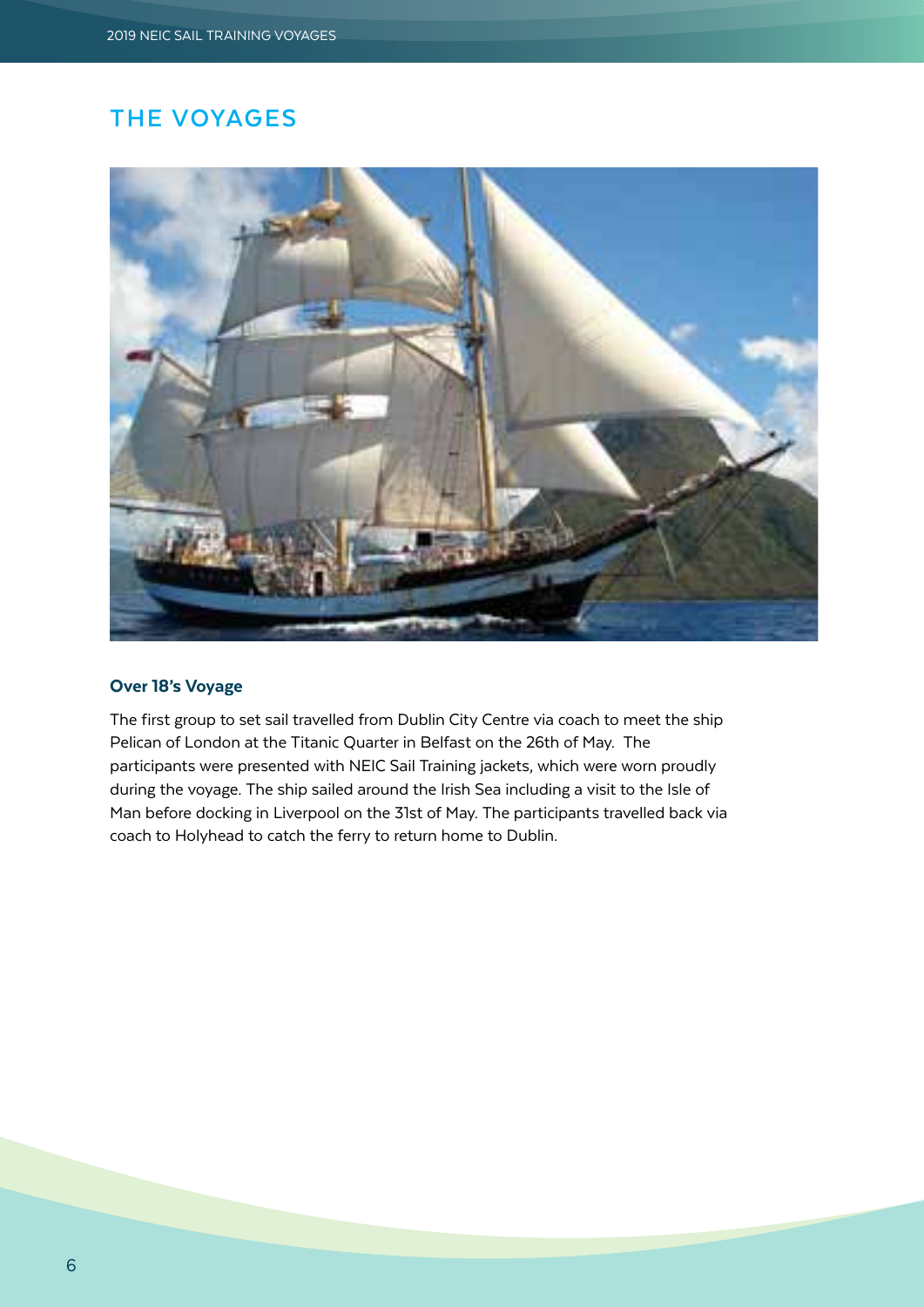#### Under 18's Voyage

The second group to set sail took the ferry to Holyhead on the 2nd of June and travelled to Liverpool via coach to meet the Pelican of London. The ship arrived into Dublin on the 7th of June 2019. RTÉ were there from a children's news programme (news2day) to film and interview the trainees on board about their experience.









#### Brian Boru Voyage



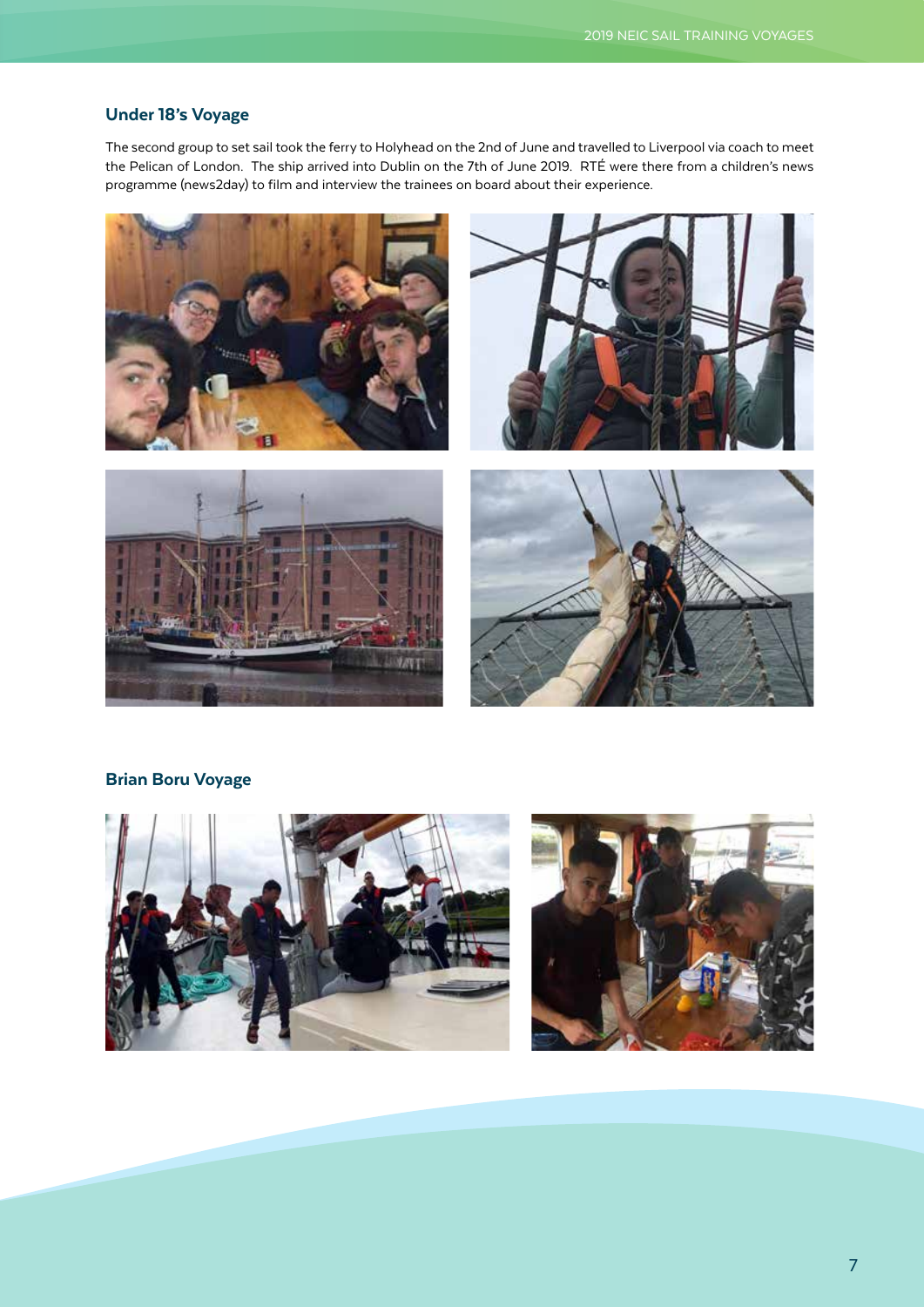## **AWARDS CEREMONY**



*Photo Above: shows trainees having received their certificates.* 

On return to dry land an awards ceremony was held in St Agatha's Hall for all the participants. The trainees were awarded with Sail Training Ireland certificates along with special awards presented to those who made an exceptional contribution to the voyages. The awards were presented by Dublin football star Michael Darragh Macauley who kindly posed for photographs with the winners and fans.

Thanks, was given to Dublin City Council, North East Inner City Project and Dublin Port Company. In particular, STIRL extended their gratitude to Ursula Donnelan, Michael O'Riordan, Linda Roe, Bruce McDevitt and Michael Darragh Macauley.

The highlight of the evening was hearing four of the participants speak on how the voyages had impacted them. Erika Prendergast, Thomas McDonagh, Mark Harmon, and Lee Font all spoke brilliantly about their experiences.

The following participants were given awards for making a special contribution to their voyages:

Lee Font

Mark Harmon

Amy Goggin

Erika Prendergast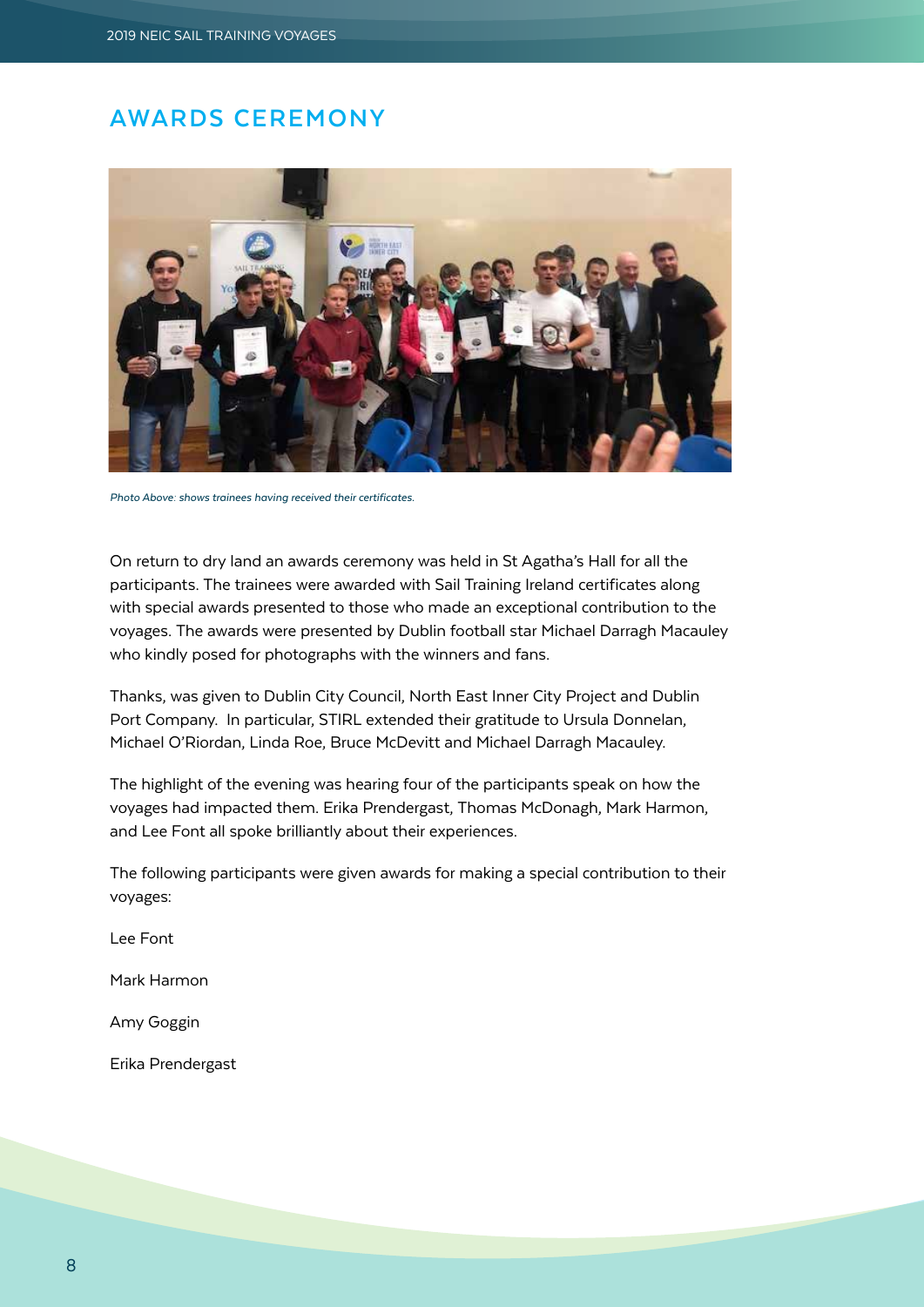### **TRAINEE COMMENTS**

A sample of trainee Feedback from NEIC participants:

*"Had the best experience ever. I have come back a more grateful person. What I experienced was a life changer to me. I want to go and train more on the ship and go to college to learn more about sailing. I think I have found my career path now after this, my purpose in life is to be on a ship. Meet great people and I will cherish these memories for a lifetime"*

*"I have developed an understanding of the importance of social interaction with different people from various backgrounds with their incredible skills and friends I really enjoy"*

*"I think it was a very good experience I think I will definitely do it again. It turned me around completely I see life a lot different now"*

*"I had a phenomenal time, way better than expected, it brought me out of my comfort zone, and I gained some experience of sailing and new friends would definitely recommend to anyone"*

*"It was a brilliant experience best time I've ever had and hope to go back next year"*

*"It was one of the best experiences of my life so far. It's so intense being out on a boat for a week with people you don't know but I'm after making friendships that I know will last a long time. I'd do it again in a heartbeat"*

*"Was definitely an enlightening experience one that at times kind of tested patience but also brought me closer with a lot of people I never would've considered, really nice and humbling and fun I think…."*

*"What an experience, some journey. Hard work but worth it!"*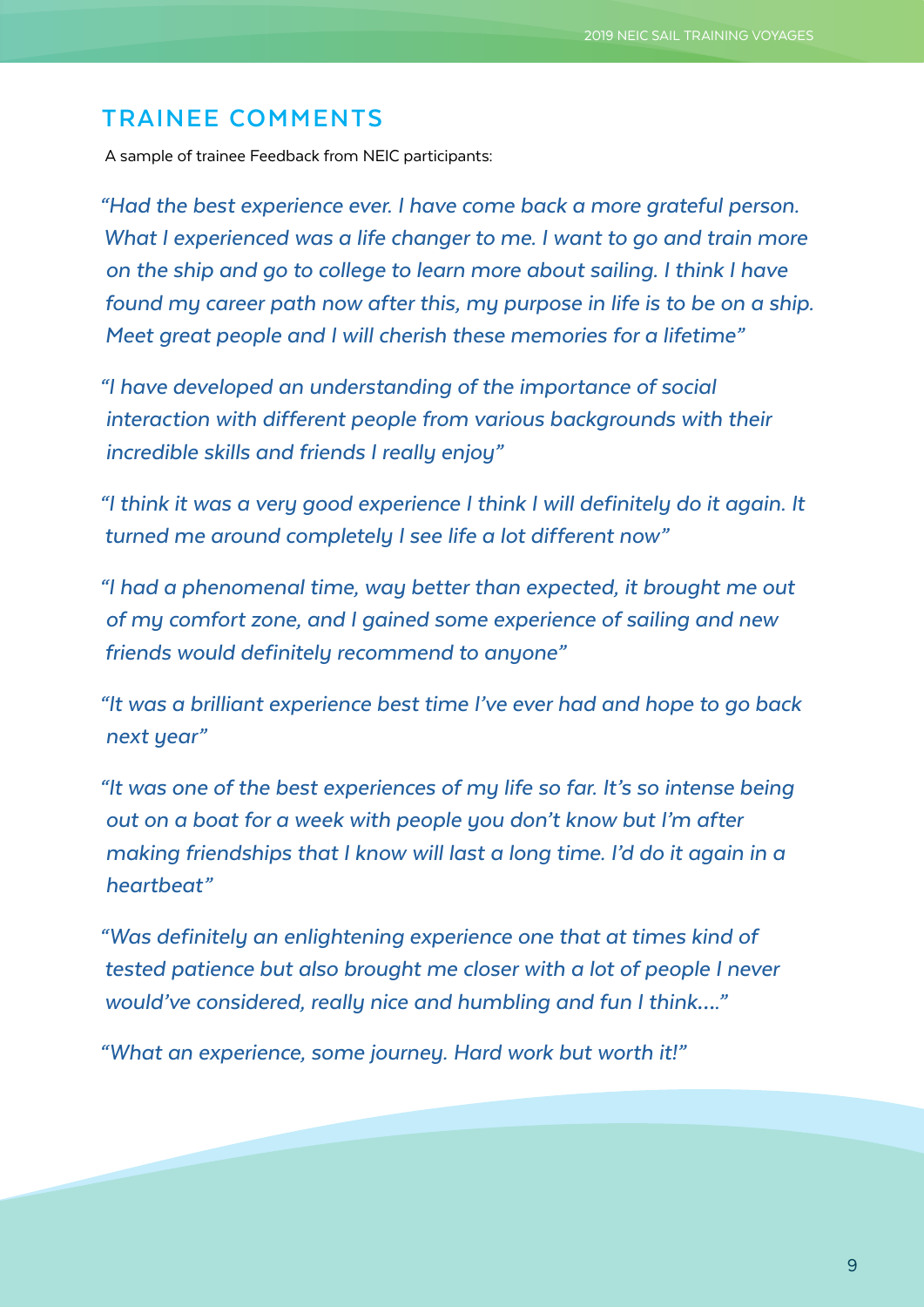# **OUTCOMES/BENEFITS**

Several positive outcomes were achieved by the NEIC Sail Training Project:

- **• 30 people participated on potentially life changing voyages.**
- **• Inclusion of people from all backgrounds and abilities regardless of financial, social, or other circumstances.**
- **• Inclusion of people with a range of disabilities.**
- **• Development of life skills and employability.**
- **• Positive social impact in the local community.**
- **• Improvement in essential skills (detailed below).**

#### **IMPROVEMENT IN SKILLS**

The chart below shows the improvement in skill levels based on the trainees before and after feedback.

#### **Average Improvement**

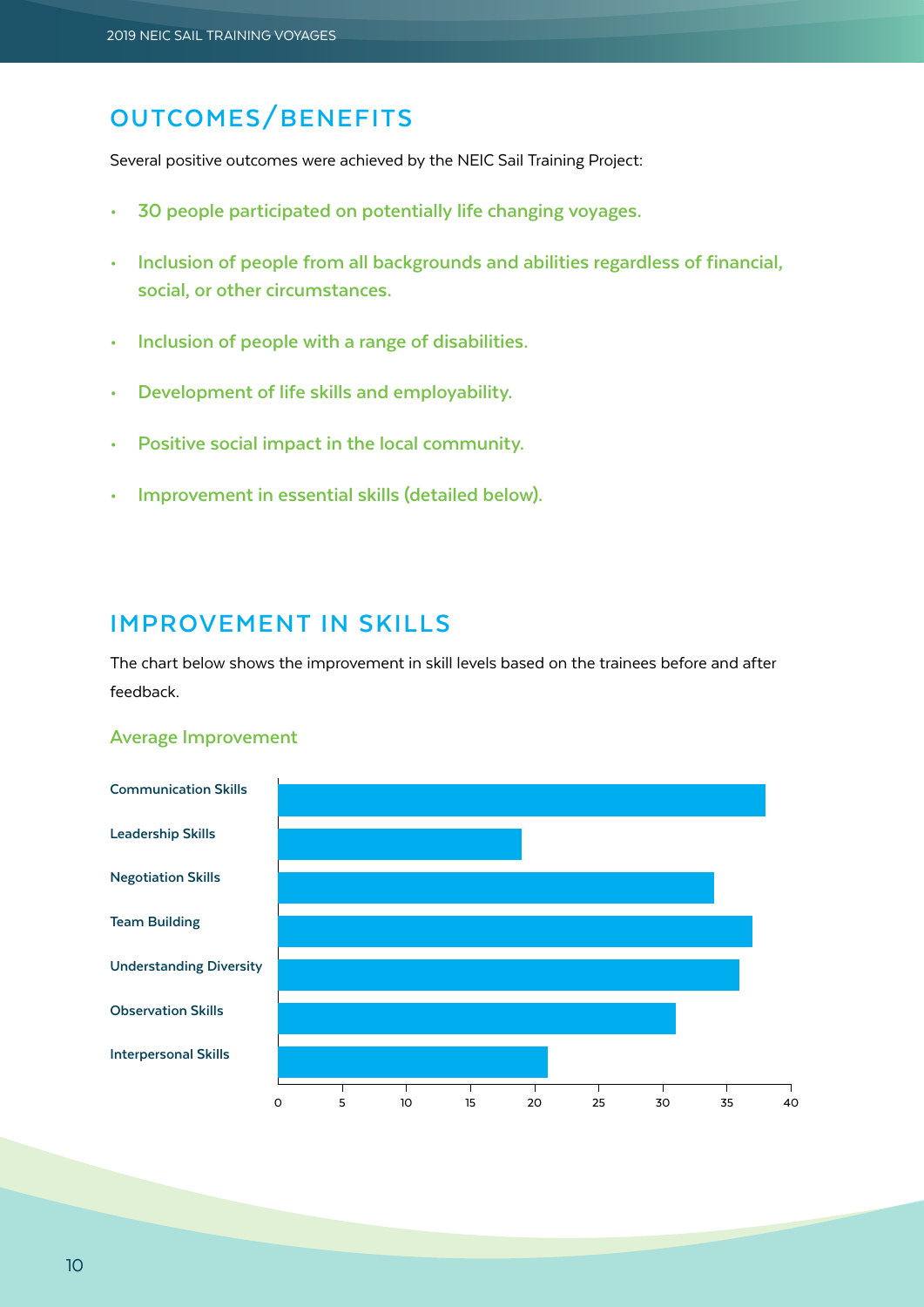## **KEY FIGURES**

Here are a few key facts and figures from the project.

- **• A total of 30 trainees from the NEIC went on three voyages on two different vessels.**
- **• There was a good gender mix of 20 male and 10 female trainees.**
- **• They ranged in age from 15 60.**
- **• The trainees were nominated by 10 local organisations. These were from diverse organisations such as Youth Clubs, Community Groups, Addiction Recovery services, HSE Social Workers, Homeless Charity, Unemployment Groups, and Garda Diversion Projects,**
- **• Two trainees have expressed an interest in pursuing a maritime career and we will support them in this in every way we can.**
- **• Three trainees have signed up to Sail Training Ireland's (STIRL) Mentor training.**
- **• Three trainees are interested in joining the local Sailing Programme that is being set up.**
- **• Three trainees took part in another voyage this Summer with STIRL.**
- **• The voyage participants were made up of mixed abilities.**